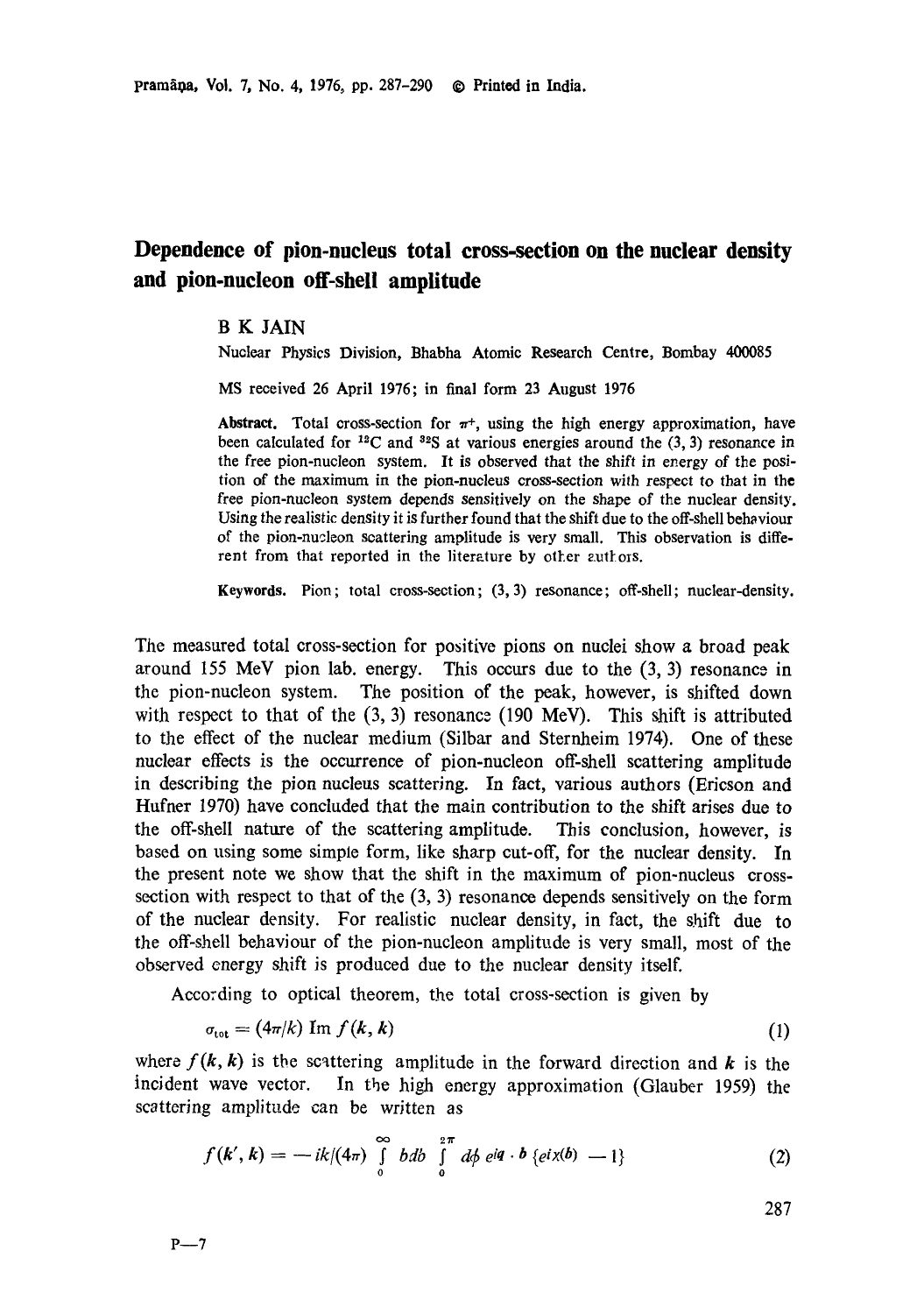where  $\boldsymbol{b}$  is the impact parameter and  $\boldsymbol{q}$  is the momentum transfer. If we associate a refractive index  $n(b, z)$  with the nucleus,  $\chi(b)$  is given by

$$
X(b) = \frac{ik}{2} \int_{-\infty}^{+\infty} \{n^2(b, z) - 1\} dz.
$$
 (3)

Substituting eq. (2) in eq. (1)

$$
\sigma_{\text{tot}} = 2 \text{ Re } \int\limits_{0}^{\infty} bdb \int\limits_{0}^{2\pi} d\phi \{1 - e^{i\chi(b)}\}. \tag{4}
$$

Assuming that the nuclear medium is homogeneous and the main contribution to the pion nucleus scattering comes from the forward pion-nucleon scattering, the refractive index can be given by the dispersion relation

$$
K^2(r, E_\pi) = k^2 + 4\pi \rho(r) f_{\pi N}(K, k)
$$

or

$$
n^{2} (r, E_{\pi}) \equiv K^{2} (r, E_{\pi})/k^{2} = 1 + 4\pi \rho (r) f_{\pi N} (K, k)/k^{2}
$$
 (5)

where  $r^2 = b^2 + z^2$ ,  $K(r, E_\pi)$  is the local wave number of pion in the nucleus,  $\rho(r)$  the nuclear density and  $f_{\pi N}(K, k)$  the off-shell pion-nucleon scattering amplitude in the pion-nucleus c.m. system. If in eq. (5) we approximate  $f_{\pi N}$  by its onshall value at  $k$ , expression for  $n^2$  becomes

$$
[n^2-1)]_{\text{on shell}} = 4\pi\rho(r)f_{\pi N}(k,k)/k^2. \tag{6}
$$

To investigate the effect of the off-shell behaviour of the pion-nucleon scattering amplitude we use a simple form (earlier used by Ericson and Hufner **1970)** 

$$
f_{\pi N}(K,k) = f_{\pi N}(k,k) K^2/k^2.
$$
 (7)

With this prescription for the off-shell behaviour

$$
[n^2-1]_{\text{off shell}} = 4\pi\rho(r)f_{\pi N}(k,k)/[k^2-4\pi\rho(r)f_{\pi N}(k,k)].
$$
\n(8)

To describe the energy dependence of the on-shell forward scattering amplitude around the (3, 3) resonance first we transform it to the c.m. system of pionnucleon system and then use the Breit-Wigner form for the latter. That is, if  $f_{\pi N}(k')$  is the scattering amplitude in the pion-nucleon c.m. system,

$$
f_{\pi N}(k') = C k'^2 / (E' - E_R + i \Gamma(E') / 2)
$$

where  $E_R$  (= 1236 MeV).

The constant  $C$  is fixed through the optical theorem at resonance energy

$$
\sigma_{\rm tot}^{\pi N}\left(E_{R}\right)=4\pi\mathrm{Im}f_{\pi N}\left(E_{R}\right)/k_{R}
$$

with

$$
\sigma_{\rm tot}^{\pi N} = (Z + N/3) \, \sigma_{\rm tot}^{\pi + P}
$$

where  $Z$ ,  $N$  and  $A$  are the proton, neutron and mass number of the nucleus. The energy dependence of  $\Gamma$  is taken such that it reproduces the shape of the pionnucleon (3, 3) resonance.

We have calculated the total cross-section for  ${}^{12}C$  and  ${}^{82}S$  using expressions (6) and (8) for the refractive index. For density of these nuclei we have used the two parameter Fermi shape,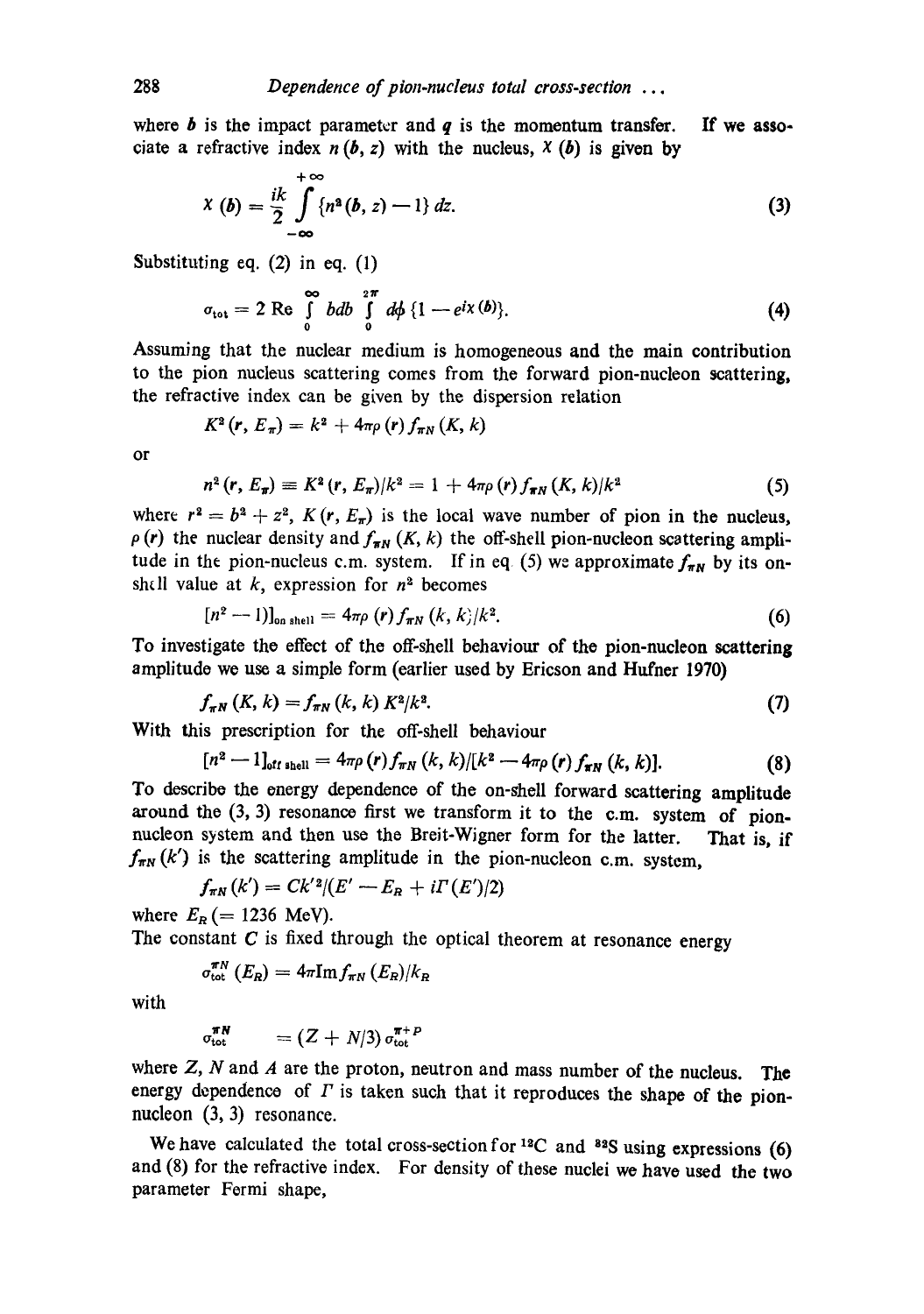**B** K Jain

$$
\rho_{\rm t}(r)=\rho_{\rm 0}^{\rm 1}/(1+\exp{(r-c)/t})
$$

and the one parameter sharp cut-off form,

$$
\rho_{\rm H}(r) = \begin{cases} \rho_{\rm 0}^{\rm H}, & \text{for } r < R_{\rm 0} \\ 0, & \text{for } r > R_{\rm 0} \end{cases}
$$

Parameters  $c$ ,  $t$  and  $R_0$  of these density form are taken from the electron scattering analysis (Hofstader and Collard 1967). Results are plotted in figures 1 and 2,



Figure 1. Pion-nucleus total cross-section for  $^{12}C$  around the (3, 3) resonance.



Figure 2. Pion-nucleus total cross-section for  $32S$  around the  $(3, 3)$  resonance.